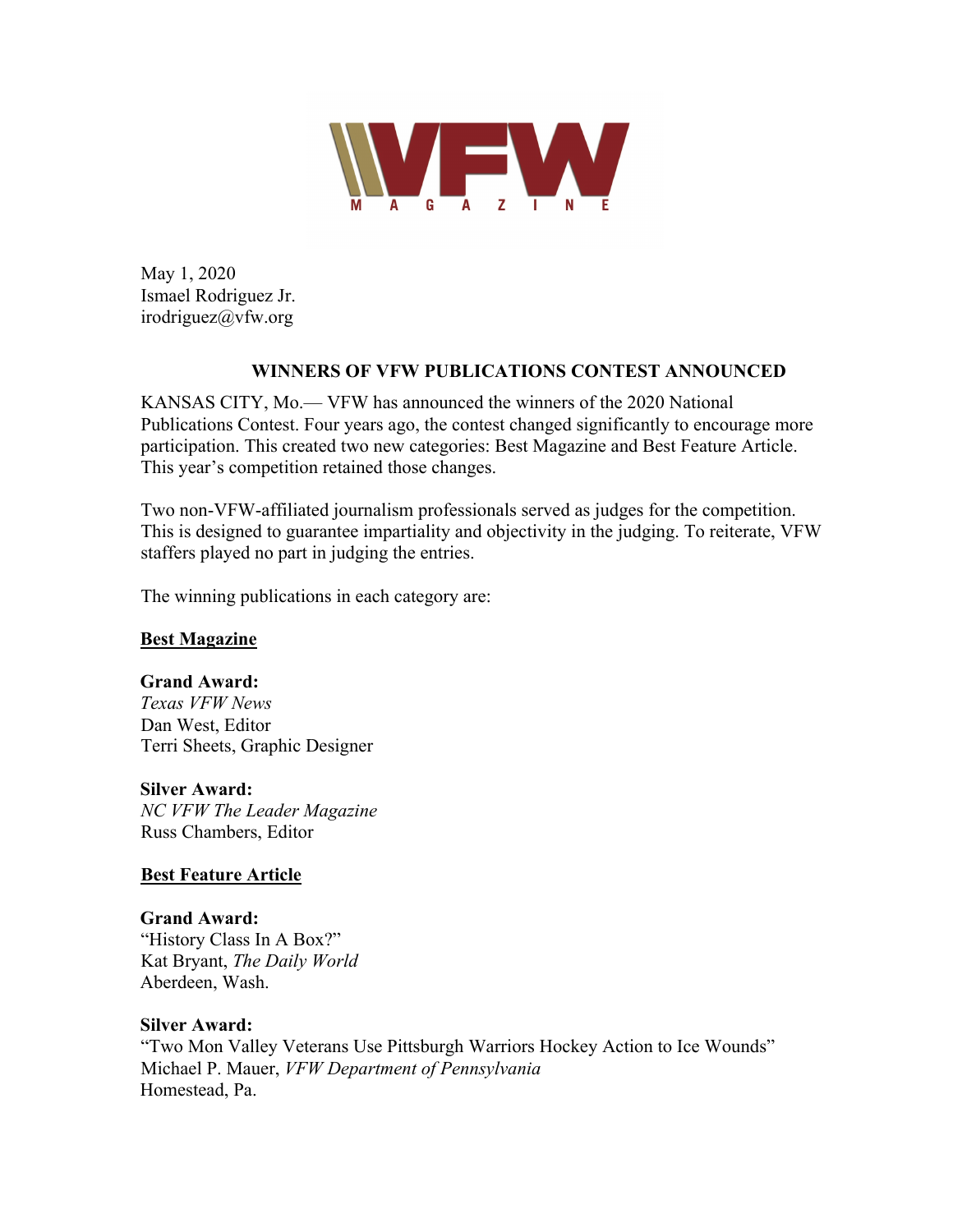#### **--More--**

#### **Bronze Award:**

"Showing The Way" Mark Klaas, *Auburn Reporter* Federal Way, Wash.

#### **Department Publications**

*Large Frequency (printed 5+ times per year)*

**Grand Award:** *Wisconsin VFW News* Marla J. Morgan, Editor

#### **Silver Award:**

*Pennsylvania VFW News* David Sandman, Editor

#### *Small Frequency (printed 1-4 times per year)*

**Grand Award:** *Illinois VFW News* Barbara Wilson, Editor

### **Silver Award:**

*Michigan Overseas Veteran* Stacey Roberts, Editor

**Bronze Award:** *Gopher Oversea'r*

# **District/Post Publications**

Melody Shryock, Editor

*Large Frequency (printed 5+ times per year)*

**Grand Award:** *Post Chatter (Post 7591)* Pat Ryan, Editor Department of Wisconsin

**Silver Award:**

*Cannon News (Post 7589)* Rick Raskin, Editor Department of Virginia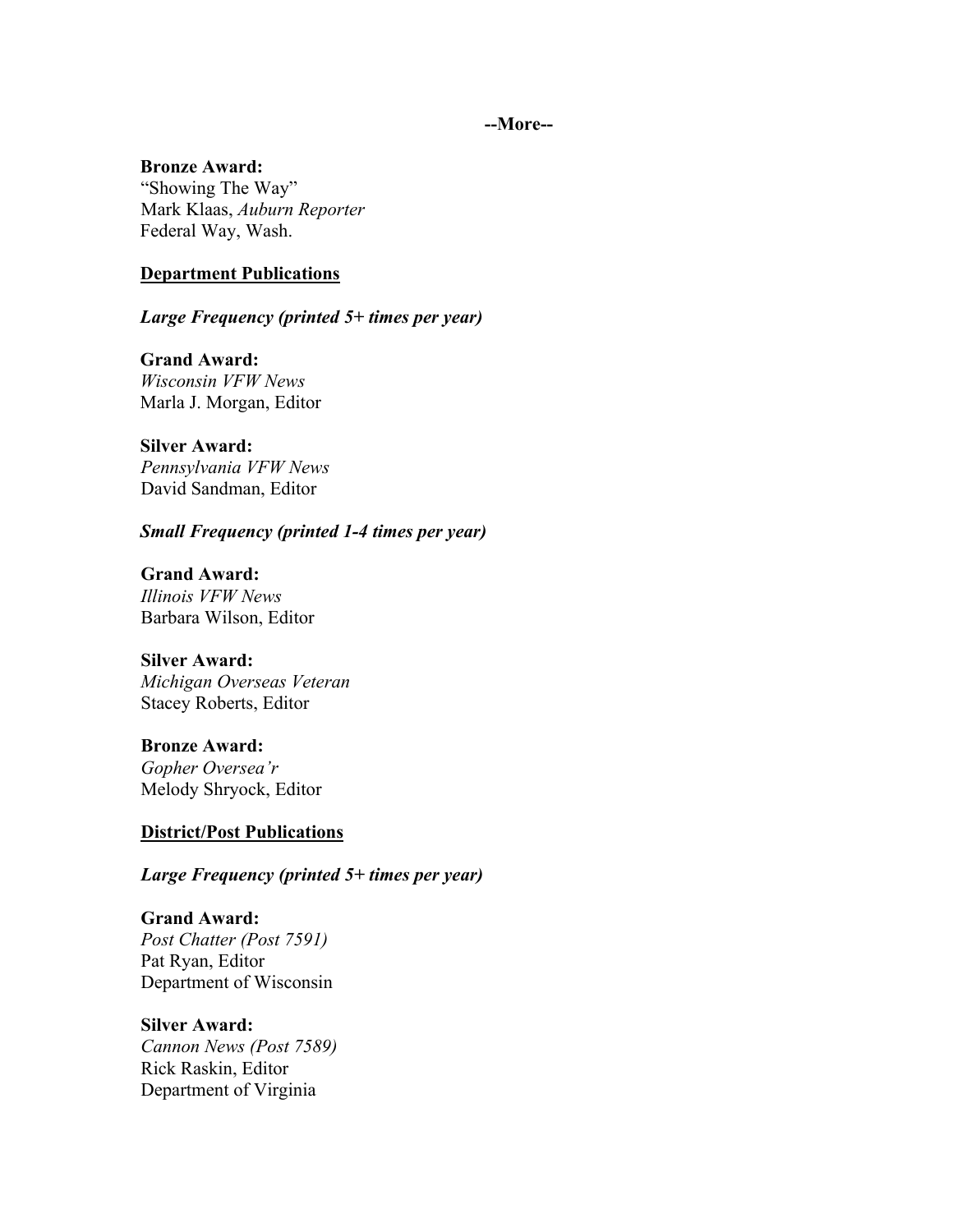#### **--More--**

#### **Bronze Award:**

*Charles R. Knaeble VFW Post 494* Lesley Kurke, Editor Department of Minnesota

## *Small Frequency (printed 1-4 times per year)*

#### **Grand Award:**

*Hough-Pontius Post 3701 Report* Stacey Roberts, Editor Department of Michigan

#### **Silver Award:**

*VFW Post 2016 News* Ski Iworsky, Editor Department of Massachusetts

#### **Bronze Award:**

*VFW Post 10406 and Auxiliary Official Newsletter* Allen W. Kochenderfer, Editor Department of Wisconsin

**-vfw-**